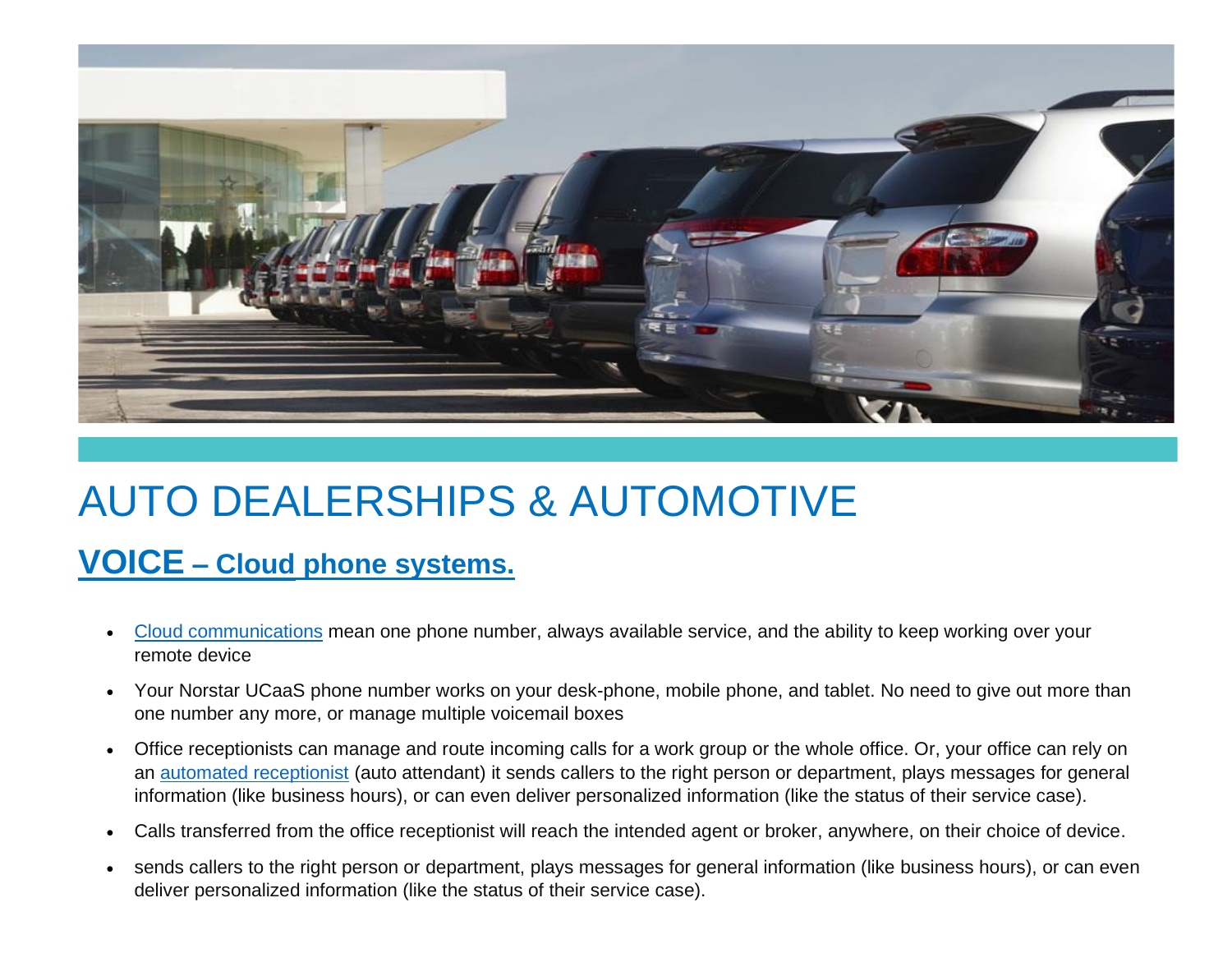- Voicemail is delivered to your email inbox. Listen to the audio recording or read through the transcribed text
- [Norstar Hosted Exchange Email](https://www.norstartelecom.com/cloud-it/hosted-exchange/) syncs with your mobile device, so you can respond to work messages wherever you are
- Hear your clients clearly with superior voice call quality. Everyday interactions with clients and business partners are made simpler with powerful Hosted Voice [calling features.](https://www.norstartelecom.com/voice/hosted-pbx/features/)
- Simultaneous ring: One feature lets agents have calls ring to their desk and their mobile phone simultaneously so they are always within reach of a calling customer. Best of all, clients only have to remember one phone number.
- Call jump: This feature transfers the call seamlessly from your office to your mobile phone (and back) without the caller even noticing.
- Voicemail with notification management: If agents happen to miss a call, they can receive an email transcription of any voice mails so they can more easily follow up with every caller.
- Hold a video conference for staff. Offer webinars for staff or clients. Share your screen and conduct an IM chat. Norstar One provides five real-time collaboration tools in one easy-to-use app, available for virtually any device
- Access voicemails in your Inbox, delivered as audio files and transcribed to text
- Norstar's Auto Contact Center application helps consolidate phone lines and centralize calls across multiple locations, reduce overall communications costs and create standard reports for your entire business.
- Auto-Attendant: Interactive Voice Response sends callers to the right person or department, plays messages for general information (like business hours), or can even deliver personalized information (like the status of their service case).
- Increase productivity & communication Presence, collaboration, and sharing tools.
- Better manage your business with reliable business intelligence track and monitor voice mail, call history before, during, and after sale or service; view call logs from central interface.
- Streamline sales and customer service Instant messaging, chat, and back-office communication.
- Advanced call routing, messaging on hold, outbound interactive voice response (IVR) helps dealers manage high call volumes, extend business hours virtually, enhance callers' experience.
- Streamline sales and customer service with instant messaging, chat, and back-office communication.
- Our solutions feature powerful analytics and they integrate with your CRM systems to ensure your staff always have up-todate information for making and taking customer calls. That's a great revenue booster and a personalized service that helps strengthen relationships.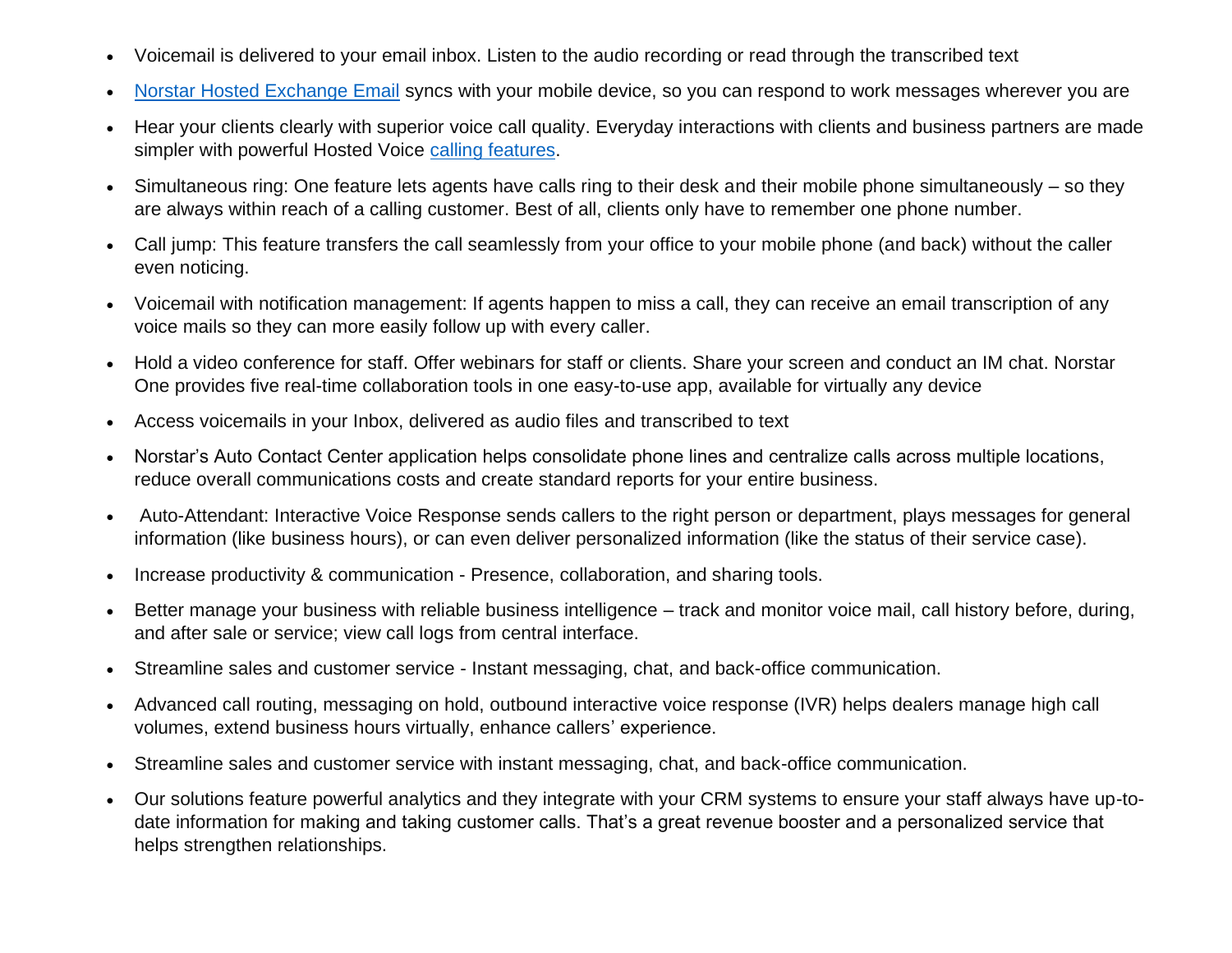Our team of experts stay up to date on the ever-changing technology landscape and how it impacts you. We take our partnership seriously, so we're always looking out for your best interests and we stay with you every step of the way.

### Mobile Applications

Sales and service staff aren't always at their desks. They could be on test drives, checking vehicles or in meetings. But, when customers call you want to be confident the calls get through. Our communication solutions feature sophisticated call routing to direct calls to the right individual or department, plus call forwarding to push calls from desktop to mobile for staff on the move.

 We also incorporate unified messaging, text, voicemail, chat and email in our Unified Communication solutions, so customers can make contact through the channel of their choice.

Norstar UC-One Mobile allows you to connect to coworkers and clients from your mobile devices. With the Norstar UC-One mobile application, you have the power of your entire business phone system in the palm of your hand. Norstar Cloud provides full video communication from our Video Phones, Video on the Desktop and Video on your mobile devices. Video calling is a default standard on the Norstar Cloud platform and it even supports Video Voicemail.



| <b>IQ</b>                |                       | Ĩ                                     |
|--------------------------|-----------------------|---------------------------------------|
| $\bigcirc$<br>으<br>U.    | ⊞                     | $\mathbb{C}$<br>$\boxed{\frac{1}{2}}$ |
|                          |                       |                                       |
| Start new call<br>$-631$ |                       |                                       |
| 1<br>Q                   | $\overline{2}$<br>ABC | 3<br>DEF                              |
| 4<br>G.HI                | 5<br><b>JBCL</b>      | 6<br>MNO                              |
| 7<br>PORS                | 8<br>TUV              | a<br><b>WXYZ</b>                      |
| $\star$                  | $\Omega$              | #                                     |
|                          | t :                   |                                       |



*Mobile caller ID matches office phone identit*y

- Use your business phone number from your cell phone.
- Switch from Wi-Fi to your cellular network in times of bad connectivity.
- Send and receive business SMS
- Use internal instant messaging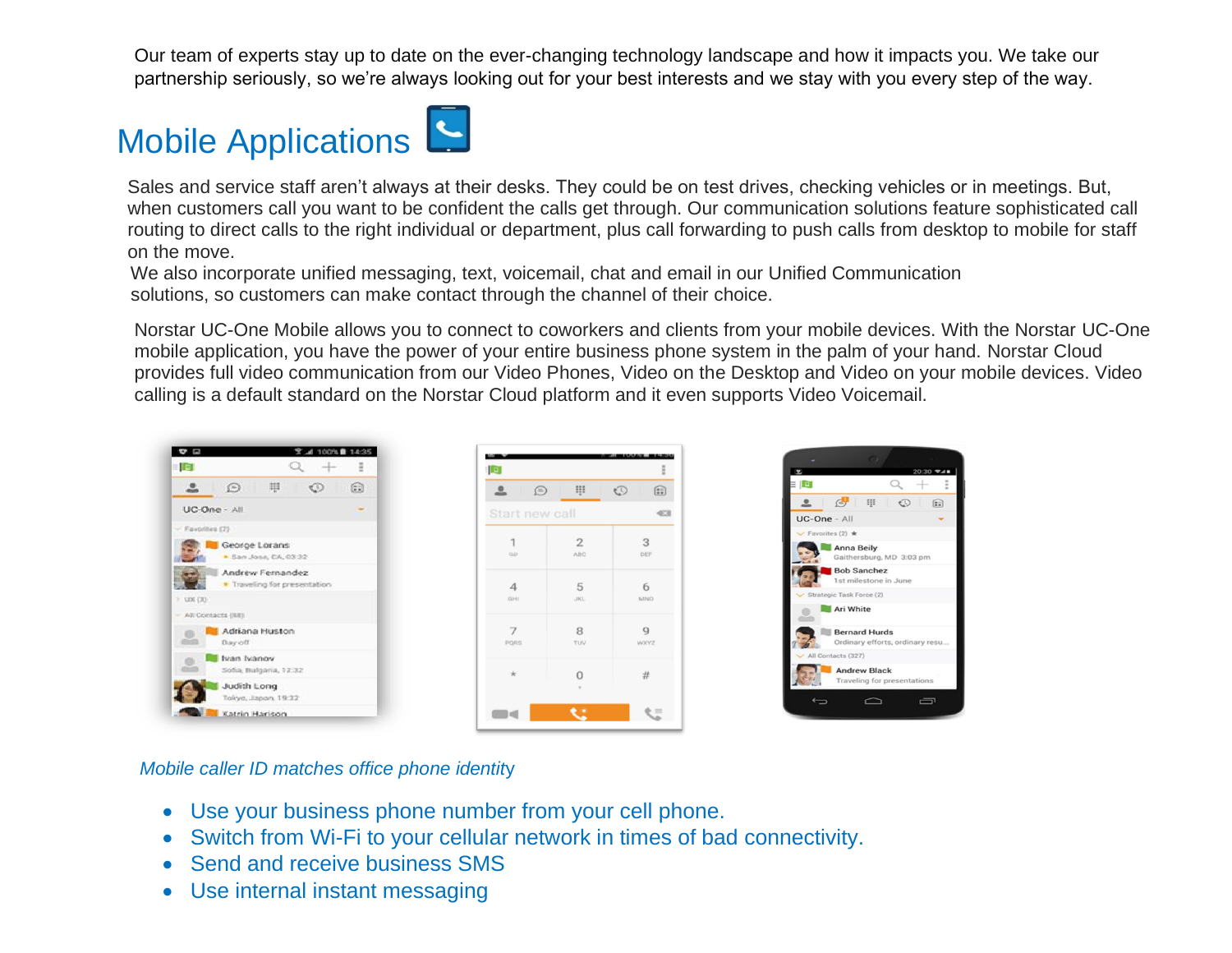- View personal presence
- Access voicemail
- Check call logs



Automobile dealerships have a very highly mobile workforce. Sales and support staff are constantly wandering the showroom, outdoor dealership footprint as well as going for test drives with customers and searching the warehouse for parts. Much of their business is conducted over the phone. Not being to locate an expert on a particular car model when a customer is in the moment of purchase or not being able to capture inbound calls for sales inquiries or service appointments means lost opportunity and revenue.

- Communicate more efficiently with staff in multiple locations
- Easy to use and deploy.
- Easy to add future applications.
- Decrease customer wait times.
- Intelligent call management and auto-attendant.
- Instant messaging.
- Streamline sales and customer service.
- Instant messaging, chat, and back-office communication.
- Monitor customer communications across all of your dealerships.
- Track the value of the connections being made by phone, email, or text.
- Presence management tools enable employees to signal their availability for calls at any given time.
- Mobility applications for use in the showroom, on the lot, to connect employees' mobile devices with desktop, and more.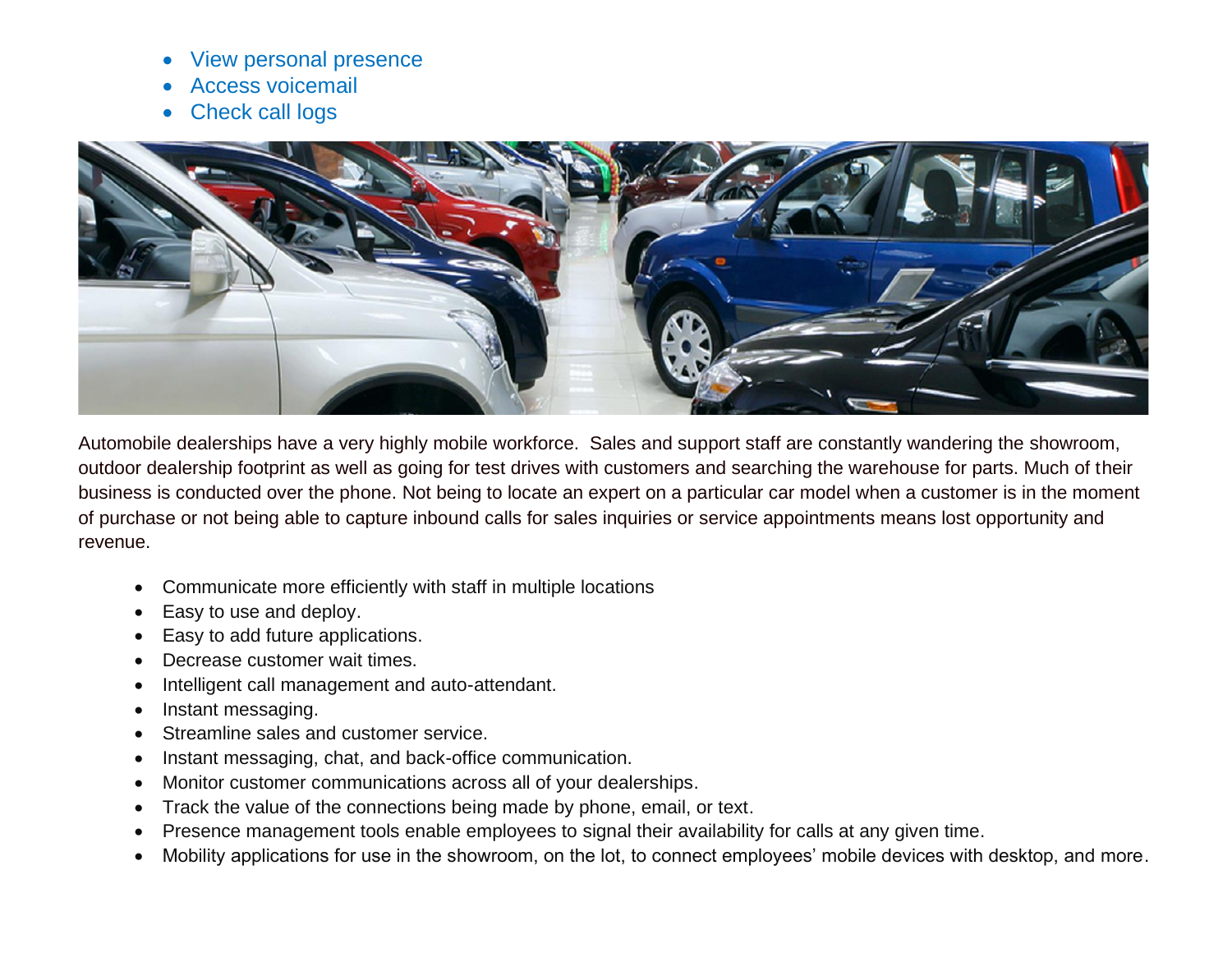### **Affordable Pricing**

- UNLIMITED CALLING US, CANADA & PUERTO RICO.
- A plan for every budget. Hosted Voice customers typically save 30% to 50% compared to traditional phone systems.







- Norstar Desktop is a powerful collaboration tool that combines all of your business communications in to a simple and easy to use application. Norstar Desktop provides:
- Internal Instant Messaging Audio Conferencing Integrated Softphone
- 
- Video calling
- **SIP Trunking / VoIP**
- Personal Presence Unified Communications Call Control

- **Consolidate Voice & Data with Business Class SIP Trunking**
- Bring together your data, voice, and Internet over your IP connection to improve network capacity, increase productivity, and reduce costs.
- SIP Trunks are significantly less expensive than traditional analog lines and PRIs.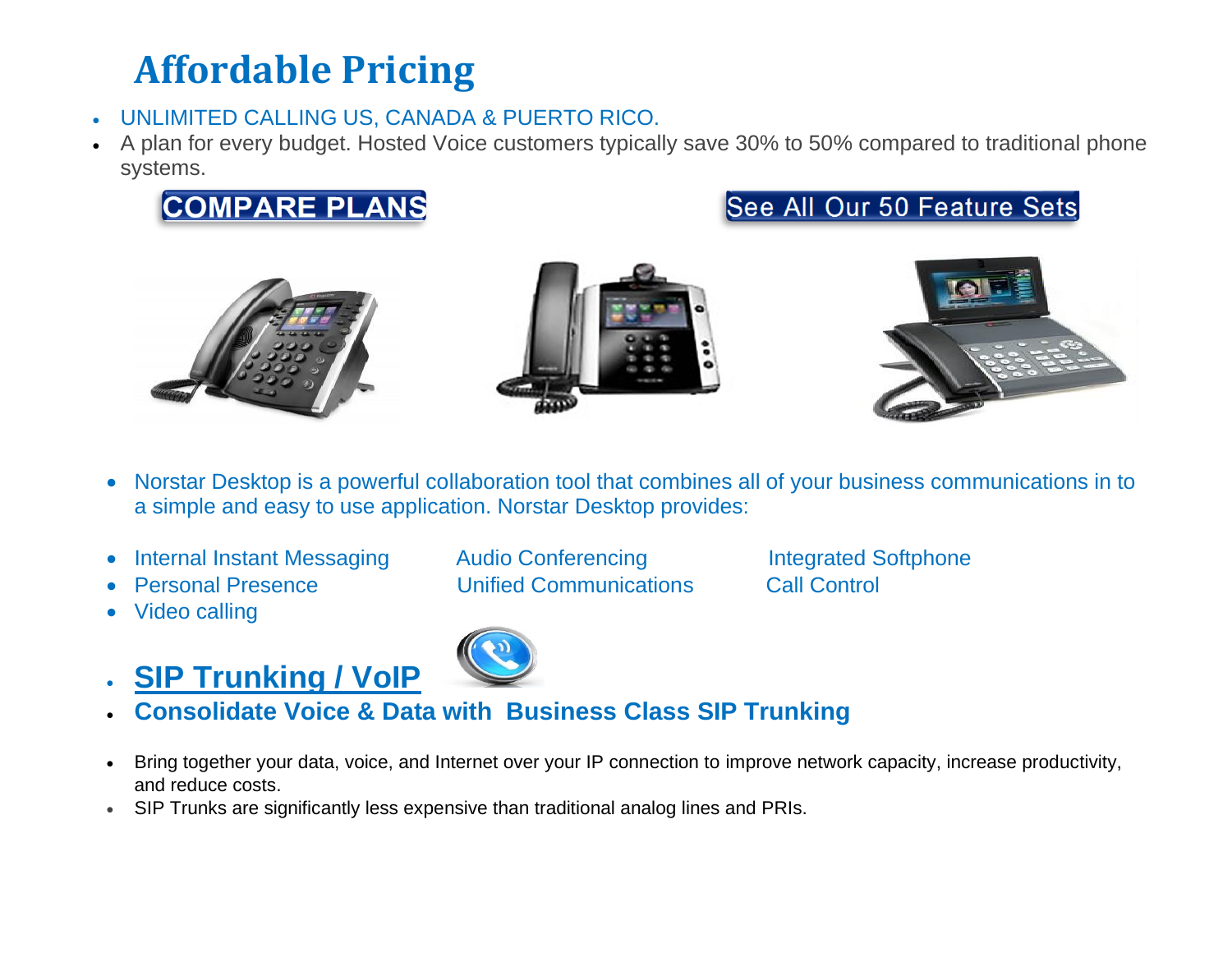

## **WIFI**

Connect your employees and your guests the moment they step foot on the property. Managed WiFi is a secure, scalable, end-to-end wireless networking solution that helps Auto Dealerships provide seamless WiFi Internet access virtually anywhere across its premises with comprehensive management tools that help manage and maximize wireless access. Connect customers with special promotions directly to their mobile devices. Ultra-high capacity WiFi easily supports large conference attendees with advanced capabilities such as band steering, airtime fairness, and client load balancing.

# **Internet & Data**



Norstar's Auto Dealership service allows customers with a high number of users to obtain much higher bandwidth for a much lower price. That's why organizations large and small count on our fast and low-latency network to deliver data at speeds from 20Mbps up to 100Gbps. Securely and reliably connect all of your properties whether across the street or the country.

Network redundancy and business continuity solutions are available through our fiber networks and broadband wireless connections. Norstar develops comprehensive and customized networks designed to meet your business's front and backoffice needs. Norstar's bandwidth management solutions reduce and often eliminate network overload by encompassing a wide array of solutions to help businesses allocate and prioritize the bandwidth usage across their networks.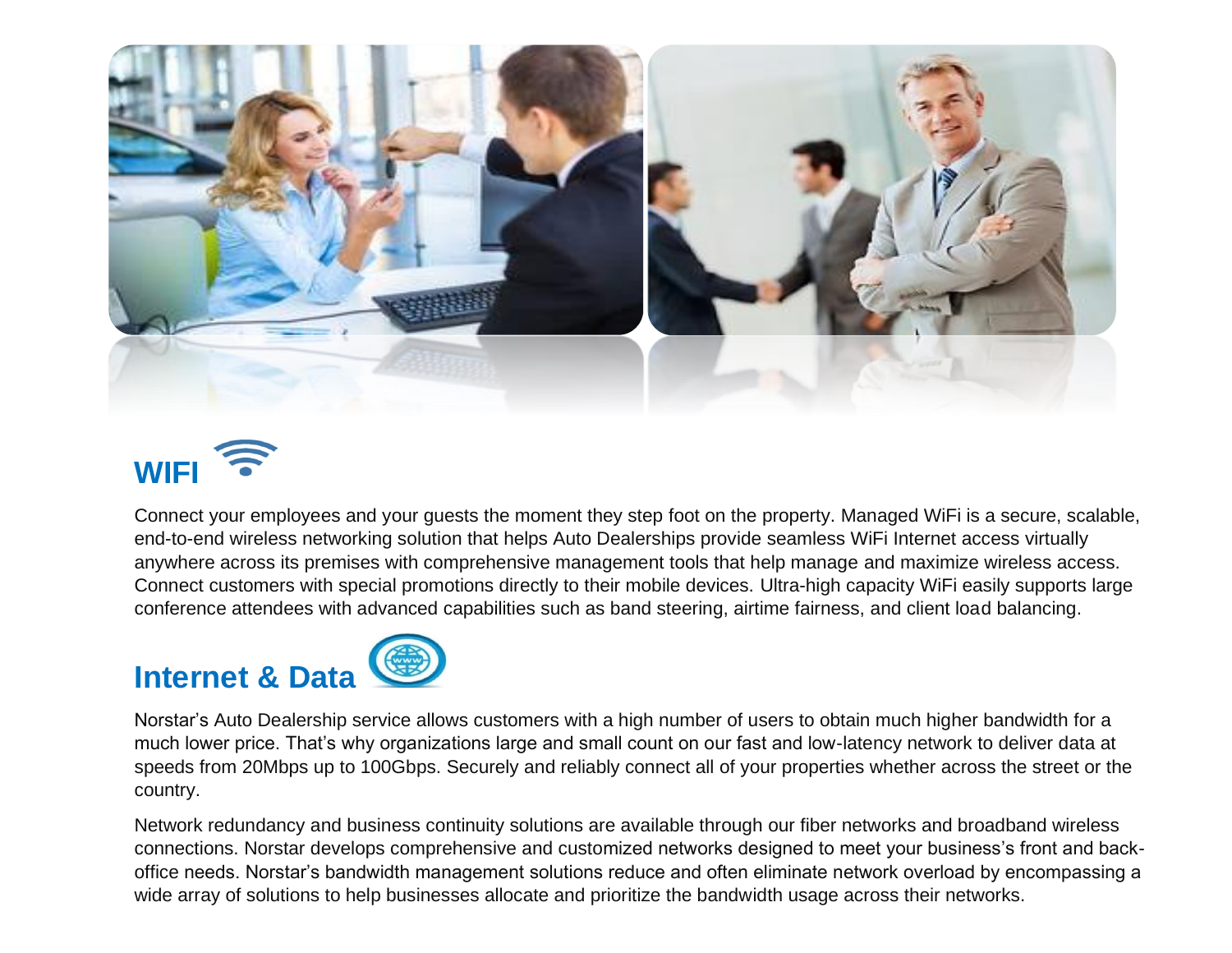### **Managed Network Security**

We live in a new world where hackers and cybercriminals can effectively derail an entire organization. Ensuring security for your organization and your customers is of critical importance. Our comprehensive security solutions allow you to achieve that safety. Firewalls, intrusion prevention/detection, encrypted communication, and virtual private networks are all tools which we don't hesitate to use and recommend for your complete security. However, no matter how effective a tool may be, it must be handled correctly. This is where our expertise really comes into play. We have an experienced and knowledgeable team, that is ready to act at the shortest notice in order to keep the data flow flowing. We believe in fast response, competence and accountability and we don't hesitate to assume these roles.

### **Cyber Security**



Preventing fraud is among the top challenges that businesses continue to face. Norstar's data security methods and security platforms will detect and mitigate threats in a timely manner.

#### **SD-WA**



A reliable and resilient SD-WAN with automatic failover and load balancing allow hotels to operate and serve their guests 24x7, without any interruption. Cloud optimized networks connecting branch and remote sites, leveraging software defined intelligence for superior network performance, reliability and control.

- o Secure data paths using latest technologies
- o Replace costly MPLS circuits with DIA (Dedicated Internet Access)
- o Carries the VOIP and back office traffic

#### **Backup & Disaster Recovery**



Deploy a customized solution that precisely fits your performance requirements and risk profile. Choose from simple data backups to complete business continuity solutions with guaranteed recovery SLAs and full IT support.

#### **Contact Center**

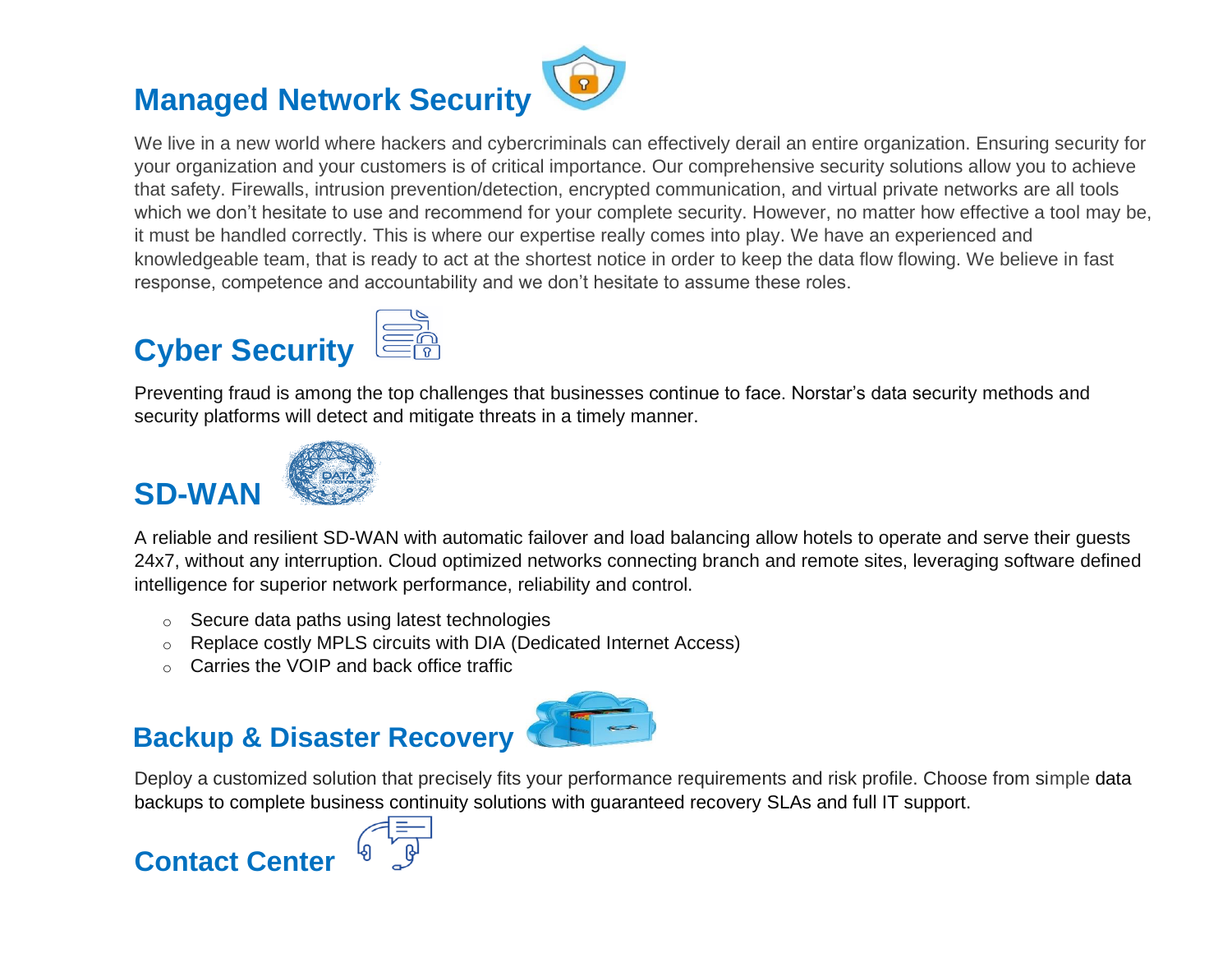Provide amazing experience for your customers with Norstar's analyst-acclaimed omnichannel contact center solution. Enhance your CRO with our powerful omnichannel support capabilities. Norstar's portfolio of flexible contact center solutions provides advanced features such as intelligent call routing and media handling and Interactive Voice Response (IVR). Contact center agents can respond to all customer requests through a single interface that is easy to use and navigate.

#### **Data Center Services**



Secure, compliant data center colocation to run your servers. Norstar offers the highest quality protection for your data and information in our secure, redundant and geographically diverse data centers.

### **Norstar Benefits:**

- The ability to bring in new technology at a reduced to no cost.
- Greater flexibility and scalability
- Norstar Unified Communications is more nimble.
- The purpose built design of a VoIP system for applications
- Integration with CRM Tools
- Hot Desking
- Staying productive on the go.
- All your mobile conversations can appear as though you're calling from your office phone.
- Connect multiple locations.
- Easily connect multiple locations with a cloud phone system's conferencing options, and reach remote workers as if they were in-office with extension dialing.
- Controlling dealership budget.
- Consolidate Communications for All Your Storefronts